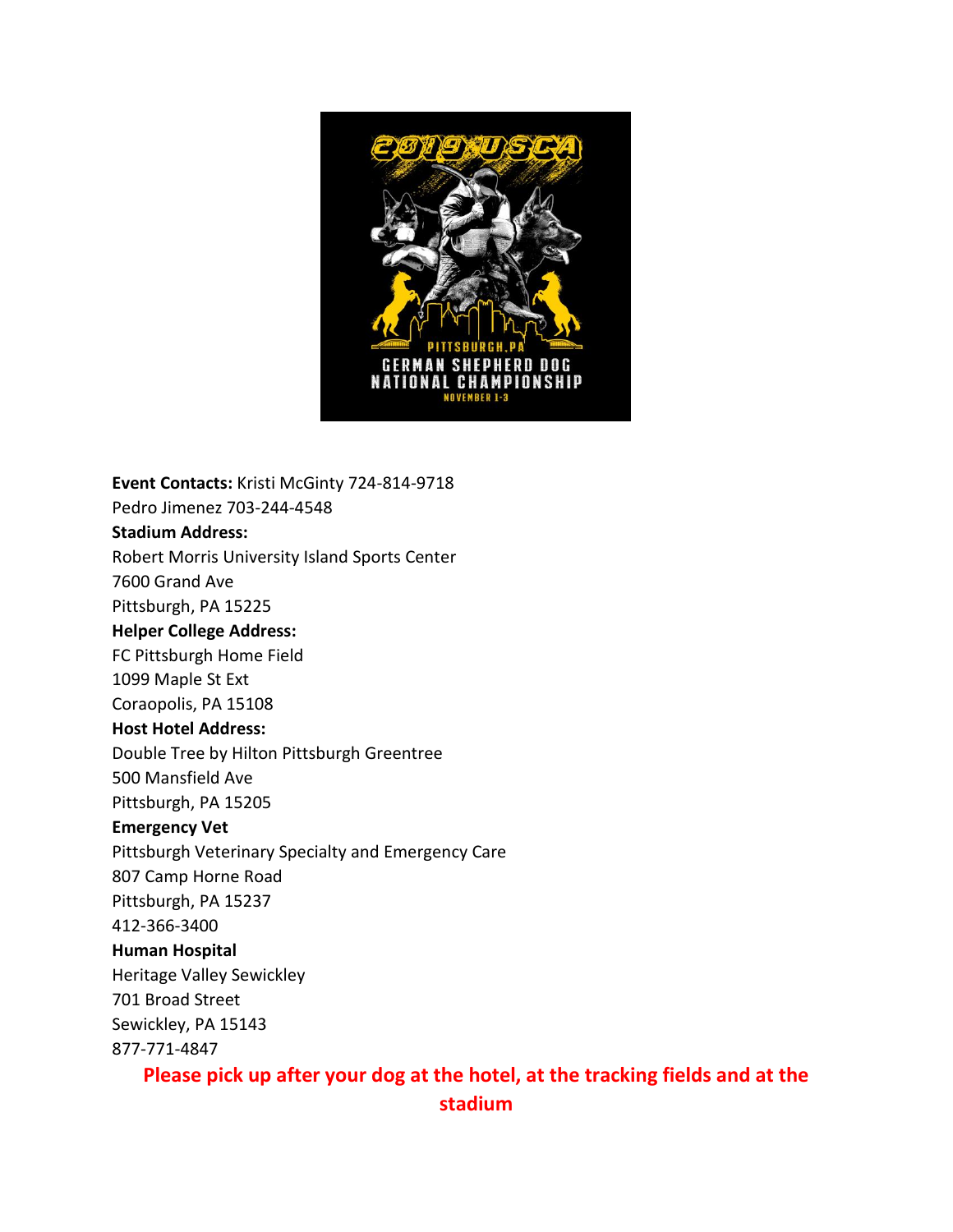## **Trial Field**

- Breakfast and lunch will be available at the trial grounds
- Following the start of the trial (after the draw) **NO** pinch or electric collars are to be used on any of the trial fields (this includes stadium and tracking grounds)
- A competitor may NOT wear a training vest or jacket (ie; gappay) or similar attire, for any phase when competing in a sanctioned USCA event.
- All flights will start at the designated time. Flights may move faster than usual so please be at the field at the start of the flight time, regardless of your position within the flight.
- All Tattoo/microchip checks will be done once you have competed and you are off the field at a designated area.
- At all times you will be required to either have a competitor wristband on and spectators will need to wear a wrist band to enter event area.
- If you have a female in season please let us know before practice.

## **Tracking Meet spot:**

- Please be at the designated meeting spot 30 minutes prior to the start of your flight. IT IS ABOUT A 45 MINUTE DRIVE FROM THE HOTEL. PLAN ACCORDINGLY.
- Lines will be measured at meet spot.
- Tracking draws will be done at the tracking grounds

## **Scorebooks:**

Scorebooks need to be turned into Michele Clubb at the general board meeting, for 2 hours after the meeting in the host hotel lobby, or upon arrival at the draw.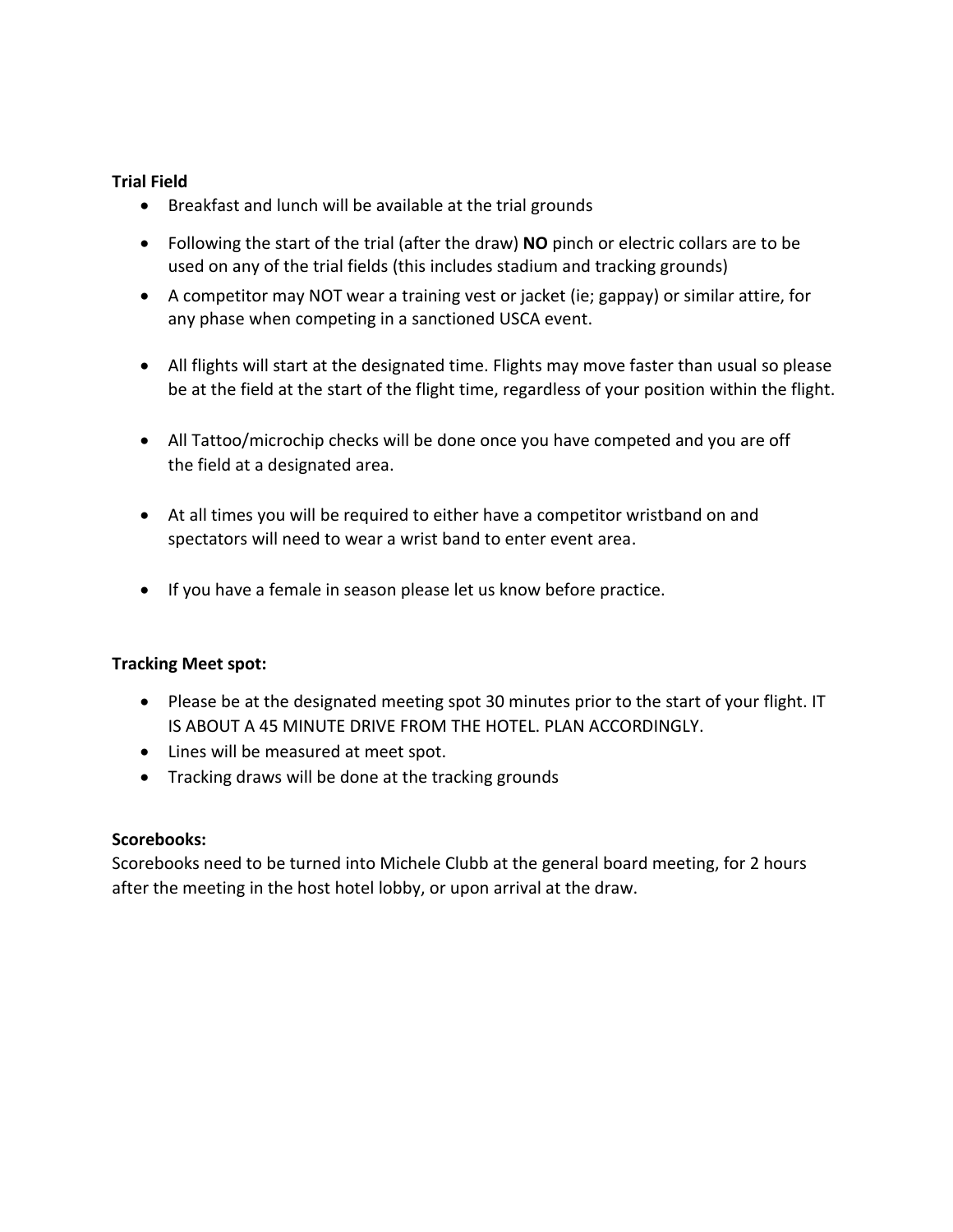# **Schedule of Events:**

#### **Wednesday, October 30, 2019**

Stadium open for practice 8:30 to 4:45pm Location: Robert Morris University Island Sports Center

#### **Thursday, October 31, 2019**

Stadium open for practice 8:00am to 2:45pm Location: Robert Morris University Island Sports Center

General Board Meeting, 9:00am - 1:00pm Location: DoubleTree Hotel

Helper Try-Outs - Following Practice Location: Robert Morris University Island Sports Center

IGP Draw Night, 6:00pm Location: DoubleTree Hotel Draw Night will begin with a social hour and hors d'oeuvres. There will be a cash bar available. Draw will begin promptly at 7:00pm.

#### **Friday, November 1, 2019**

Opening Ceremonies Location: Robert Morris University Island Sports Center Competition begins, 8:00am

#### **Saturday, November 2, 2019**

Competition Continues, 8:00am Location: Robert Morris University Island Sports Center

National Helper College - 1:00pm - 5:00pm FC Pittsburgh Home Field 1099 Maple St Ext, Coraopolis, PA 15108

#### **Sunday, November 3, 2019**

Competition Continues, 7:00am Location: Robert Morris University Island Sports Center Closing Ceremonies, at conclusion of competition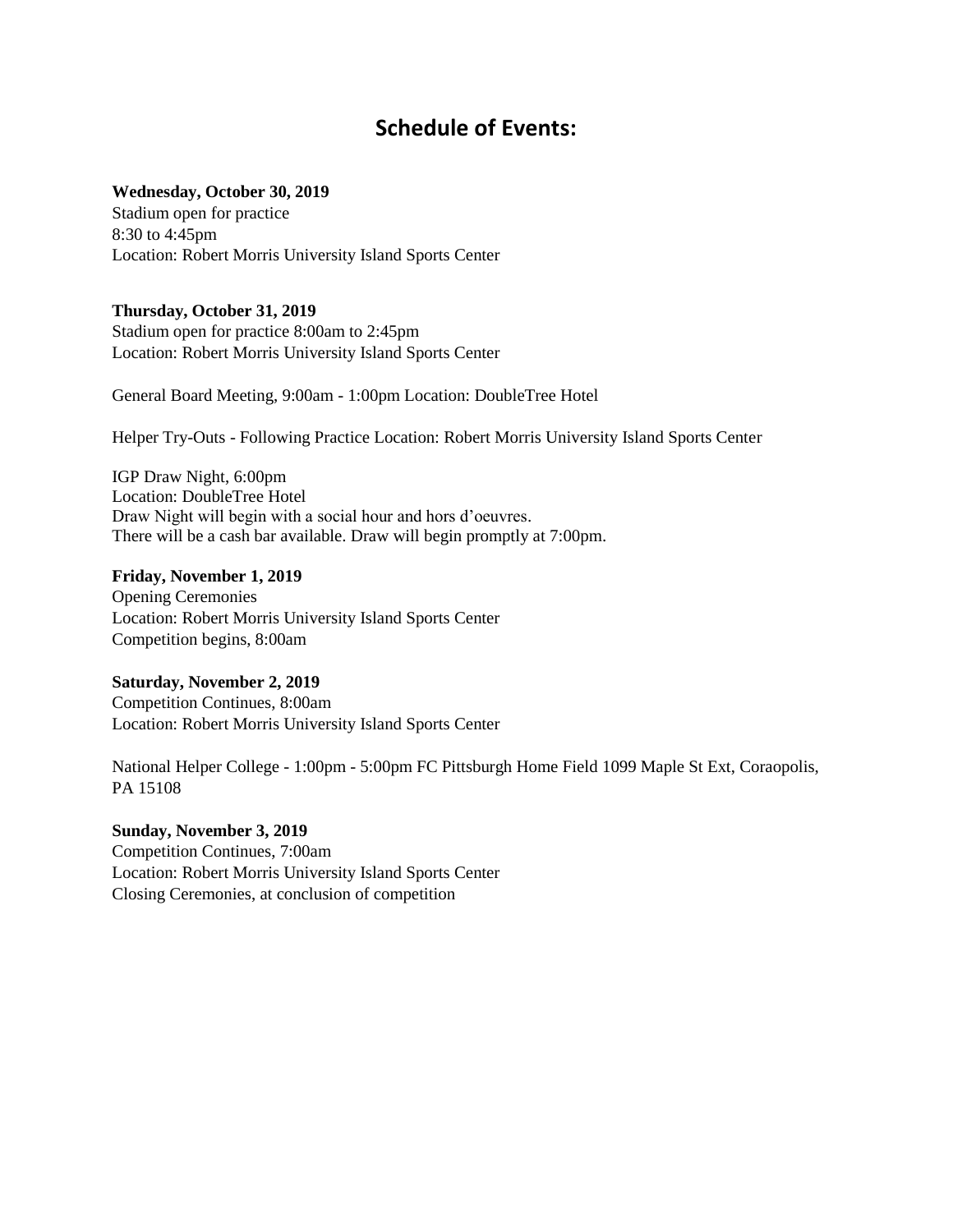**STADIUM**

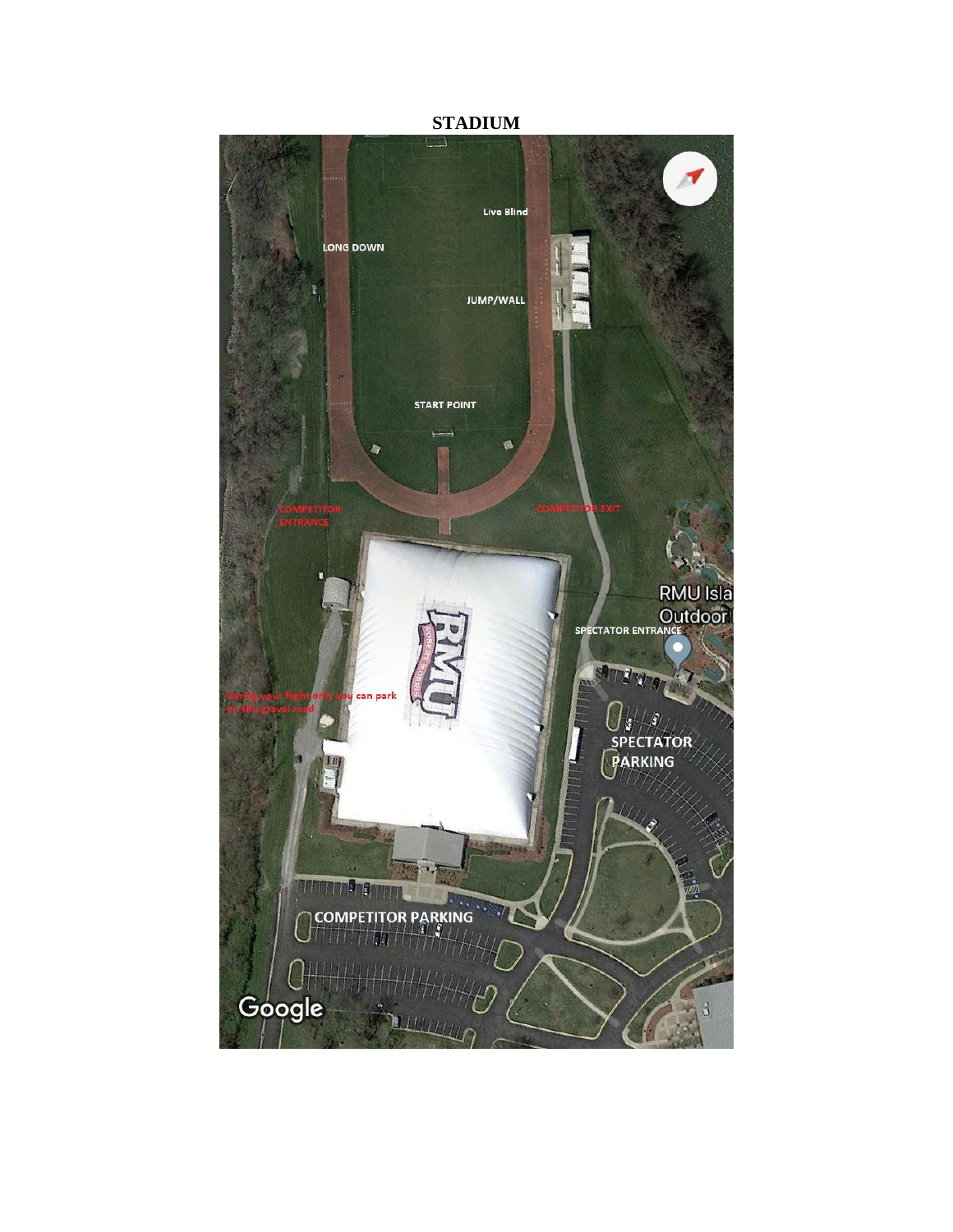## **Practice Training Fields**

Vita Nova 186 Taggart Road Darlington, PA 16115 Contact: Katie Schwarzwaelder: 412-352-4006 Joeri Veth: 724-777-6686

OG Wildhorse 140 Boyd Road Hookstown, PA 15050 Contact: Kristi McGinty: 724-814-9718 Sean McGinty 412-627-3396

**\*\*Please make contact to let someone know you are coming to use training fields and please be respectful as these are also people's homes/business'.** 

**Practice Tracking: (These fields are not identical to the trial fields, trial fields are nicer) PLEASE DO NOT USE BEFORE MONDAY OCTOBER 28th! If you arrive before then and want somewhere to track please contact Kristi McGinty.** Breezy Heights Tavern 714 Washington Pike Avella, PA 15312 Please be respectful of fields, and clean up after yourself and dogs. **Also stop in and eat/drink at the Tavern since the owner was kind enough to let us use his fields!** 

See Map:

Red line is farm road to drive/park on. Please leave room for car to get past you when parked but also don't park too far into fields, and if wet park in paved areas and walk! Blue lines are areas that can be used for practice